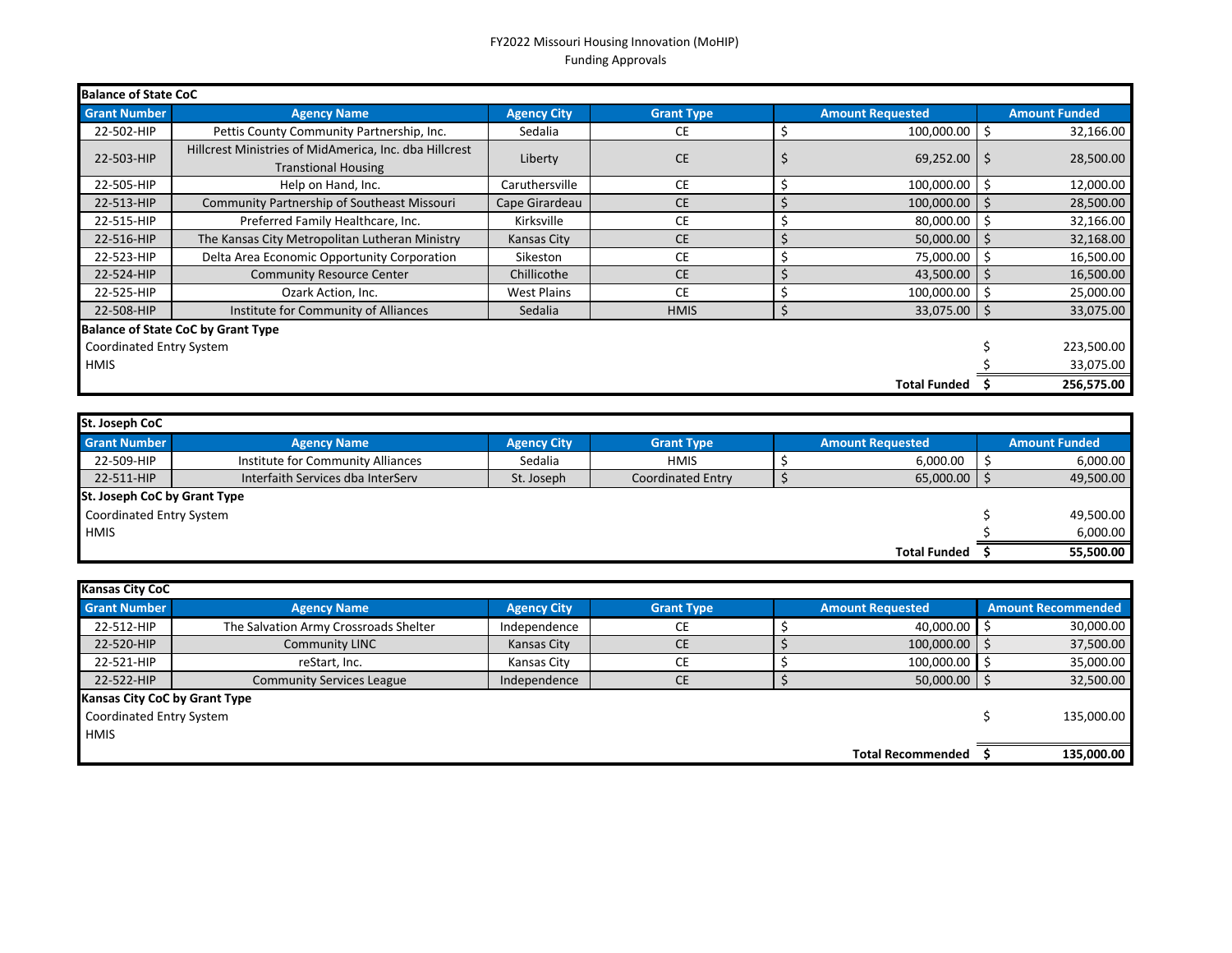## FY2022 Missouri Housing Innovation (MoHIP) Funding Approvals

| Joplin Region            |                                                 |                    |                   |  |                         |  |                      |  |
|--------------------------|-------------------------------------------------|--------------------|-------------------|--|-------------------------|--|----------------------|--|
| <b>Grant Number</b>      | <b>Agency Name</b>                              | <b>Agency City</b> | <b>Grant Type</b> |  | <b>Amount Requested</b> |  | <b>Amount Funded</b> |  |
| 22-500-HIP               | Economic Security Corporation of Southwest Area | Joplin             | СE                |  | 28,676.00               |  | 28,000.00            |  |
| 22-507-HIP               | Institute for Community of Alliances            | Sedalia            | <b>HMIS</b>       |  | $13,230.00$   \$        |  | 13,230.00            |  |
| Joplin CoC by Grant Type |                                                 |                    |                   |  |                         |  |                      |  |
| Coordinated Entry System |                                                 |                    |                   |  |                         |  | 28,000.00            |  |
| <b>HMIS</b>              |                                                 |                    |                   |  |                         |  | 13,230.00            |  |
|                          |                                                 |                    |                   |  | <b>Total Funded</b>     |  | 41,230.00            |  |

| <b>Springfield CoC</b>        |                                          |                    |                   |  |                         |  |                      |  |
|-------------------------------|------------------------------------------|--------------------|-------------------|--|-------------------------|--|----------------------|--|
| <b>Grant Number</b>           | <b>Agency Name</b>                       | <b>Agency City</b> | <b>Grant Type</b> |  | <b>Amount Requested</b> |  | <b>Amount Funded</b> |  |
| 22-501-HIP                    | Community Partnership of the Ozarks Inc. | Springfield        | CЕ                |  | 100,000.00              |  | 50,000.00            |  |
| 22-506-HIP                    | Institute for Community of Alliances     | Sedalia            | <b>HMIS</b>       |  | 10,420.00               |  | 10,420.00            |  |
| Springfield CoC by Grant Type |                                          |                    |                   |  |                         |  |                      |  |
| Coordinated Entry System      |                                          |                    |                   |  |                         |  | 50,000.00            |  |
| <b>HMIS</b>                   |                                          |                    |                   |  |                         |  | 10,420.00            |  |
|                               |                                          |                    |                   |  | <b>Total Funded</b>     |  | 60,420.00            |  |

| <b>St. Charles CoC</b>               |                                         |                    |                   |                         |                      |
|--------------------------------------|-----------------------------------------|--------------------|-------------------|-------------------------|----------------------|
| <b>Grant Number</b>                  | <b>Agency Name</b>                      | <b>Agency City</b> | <b>Grant Type</b> | <b>Amount Requested</b> | <b>Amount Funded</b> |
| 22-514-HIP                           | Youth In Need                           | St. Charles        | СE                | 40,000.00               | 40,000.00            |
| 22-517-HIP                           | <b>Community Council of St. Charles</b> | St. Peters         | <b>CE</b>         | 100,000.00              | 55,000.00            |
| 22-517-HIP                           | <b>Community Council of St. Charles</b> | St. Peters         | <b>HMIS</b>       | 48,000.00               | 48,000.00            |
| <b>St. Charles CoC by Grant Type</b> |                                         |                    |                   |                         |                      |
| Coordinated Entry System             |                                         |                    |                   |                         | 95,000.00            |
| <b>HMIS</b>                          |                                         |                    |                   |                         | 48,000.00            |
|                                      |                                         |                    |                   | <b>Total Funded</b>     | 143.000.00           |

| <b>St. Louis Region</b>               |                                     |                    |                   |  |                         |  |                      |  |
|---------------------------------------|-------------------------------------|--------------------|-------------------|--|-------------------------|--|----------------------|--|
| <b>Grant Number</b>                   | <b>Agency Name</b>                  | <b>Agency City</b> | <b>Grant Type</b> |  | <b>Amount Requested</b> |  | <b>Amount Funded</b> |  |
| 22-504-HIP                            | Interfaith Residence dba Doorways   | St. Louis          | CЕ                |  | 100,000.00              |  | 58,275.00            |  |
| 22-519-HIP                            | St. Patrick Center                  | St. Louis          | <b>CE</b>         |  | 50,000.00               |  | 50,000.00            |  |
| 22-510-HIP                            | Institute for Community of Alliance | Sedalia            | <b>HMIS</b>       |  | 10,000.00               |  | 10,000.00            |  |
| <b>St. Louis Region by Grant Type</b> |                                     |                    |                   |  |                         |  |                      |  |
| Coordinated Entry System              |                                     |                    |                   |  |                         |  | 108,275.00           |  |
| <b>HMIS</b>                           |                                     |                    |                   |  |                         |  | 10,000.00            |  |
|                                       |                                     |                    |                   |  | <b>Total Funded</b>     |  | 118,275.00           |  |